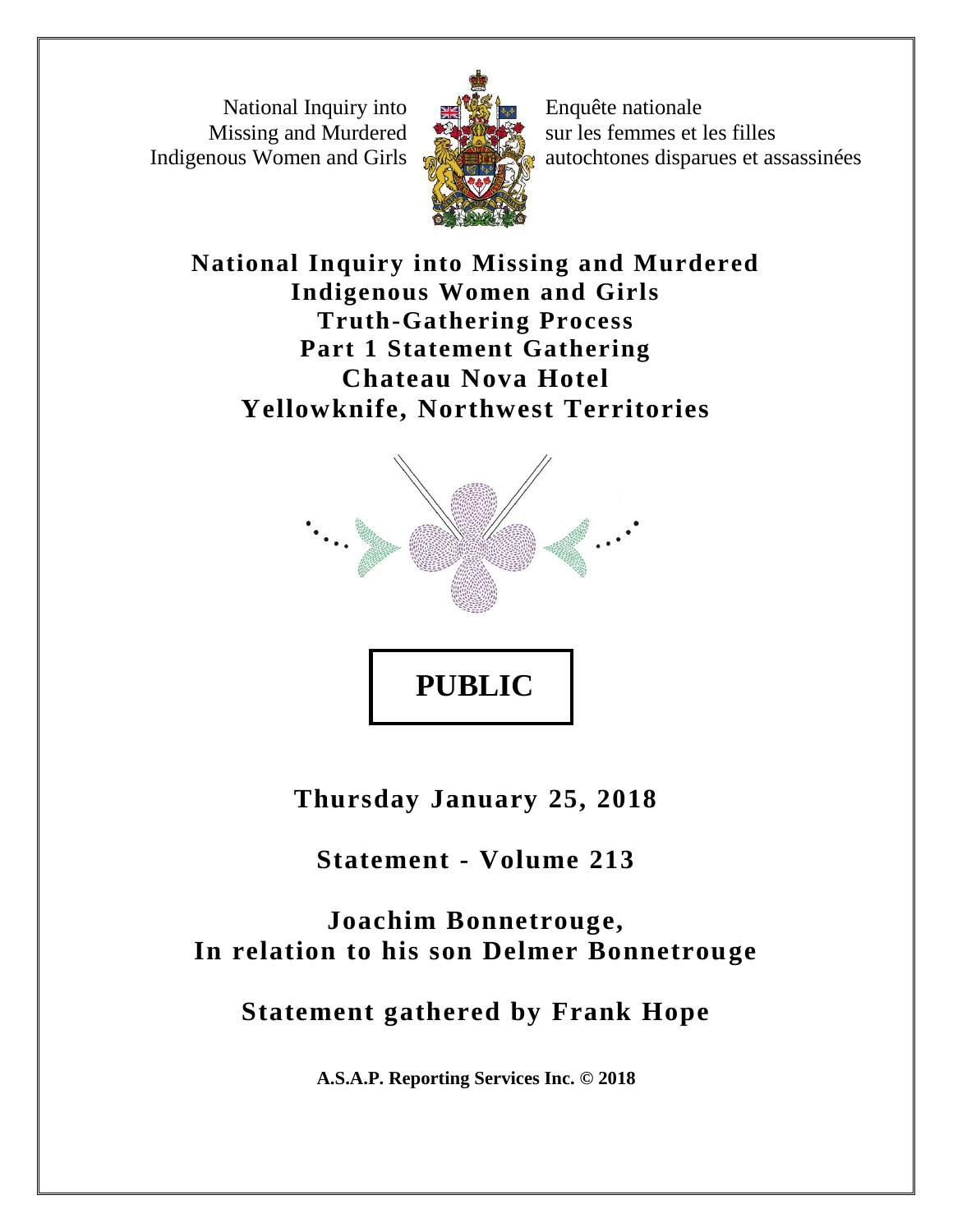#### **TABLE OF CONTENTS**

| Statement Volume 213<br>January 25, 2018<br>Witness: Joachim Bonnetrouge | <b>PAGE</b> |
|--------------------------------------------------------------------------|-------------|
| Testimony of Joachim Bonnetrouge. 1                                      |             |
| Reporter's certification $\ldots$ 23                                     |             |
| Statement gatherer: Frank Hope                                           |             |
| Documents submitted with testimony: none.                                |             |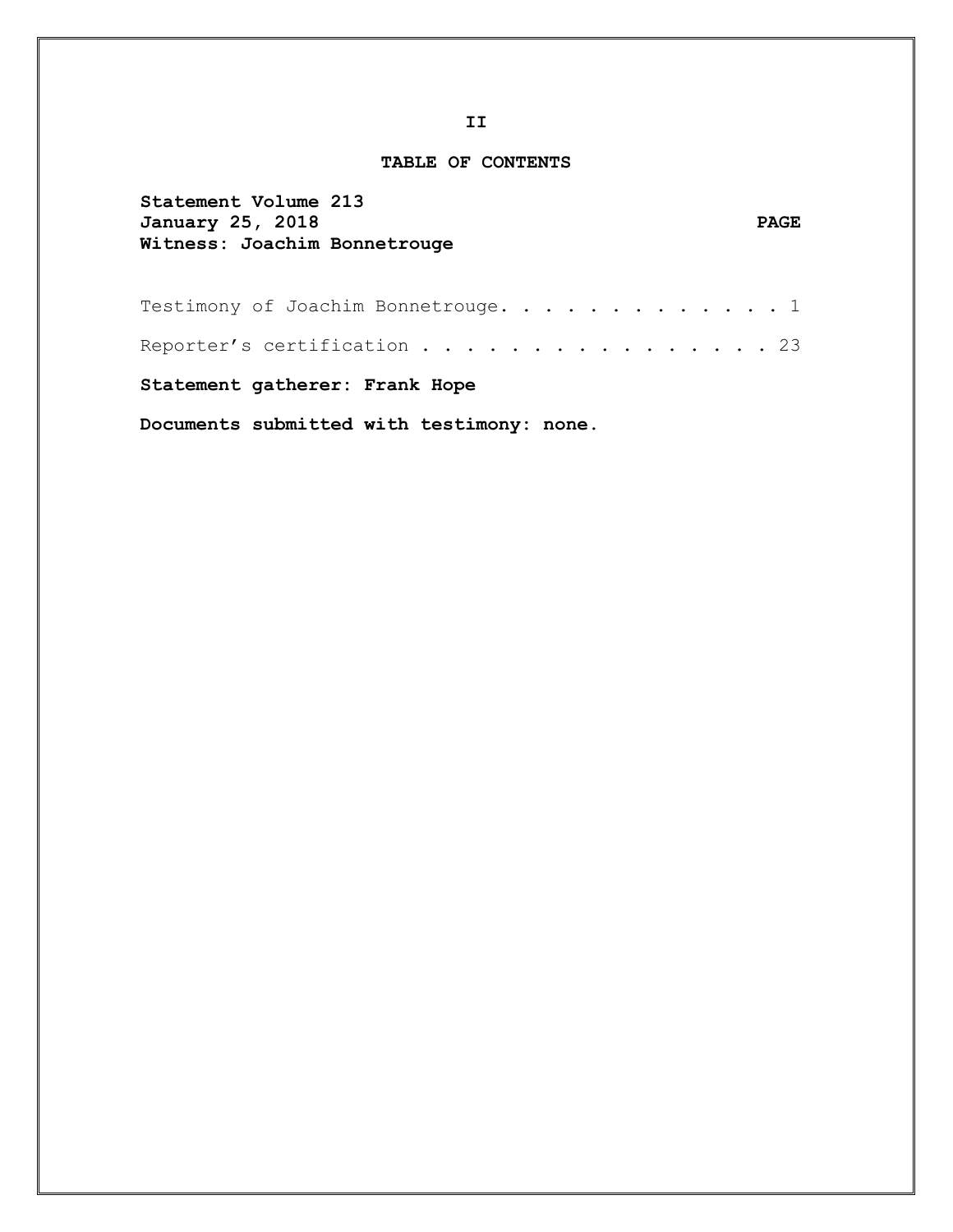**Statement – Public 1 Joachim Bonnetrouge (Delmer Bonnetrouge)**

 Yellowknife, Northwest Territories --- Upon commencing on January 25, 2018 3 at 4:14 p.m. MR. FRANK HOPE: My name is Frank Hope, statement taker with the National Inquiry Into Missing and Murdered Indigenous Women and Girls at Yellowknife, Northwest Territories, on January 25th, 2018. We are at the Nova Court, and your name is? MR. JOACHIM BONNETROUGE: Joachim Bonnetrouge. MR. FRANK HOPE: Okay. And we also have in the room mental health worker? 13 MR. ROY ERASMUS: Roy Erasmus. MR. FRANK HOPE: Okay. Mahsi. Mahsi for coming in, Joachim. What brings you in today, and what would you like the commissioners to know in regards to your story? 18 MR. JOACHIM BONNETROUGE: Yes, I am -- I really appreciate this. My son Delmer has been missing for two-and-a-half years now. He went missing, I believe, April 18, 2015. We have not heard anything from him as of today. I guess it -- initially there was a lot of support in the community. Because of the time 24 of the year, we thought maybe he had gone somewhere hunting, it was slippery, he may have fallen down, hurt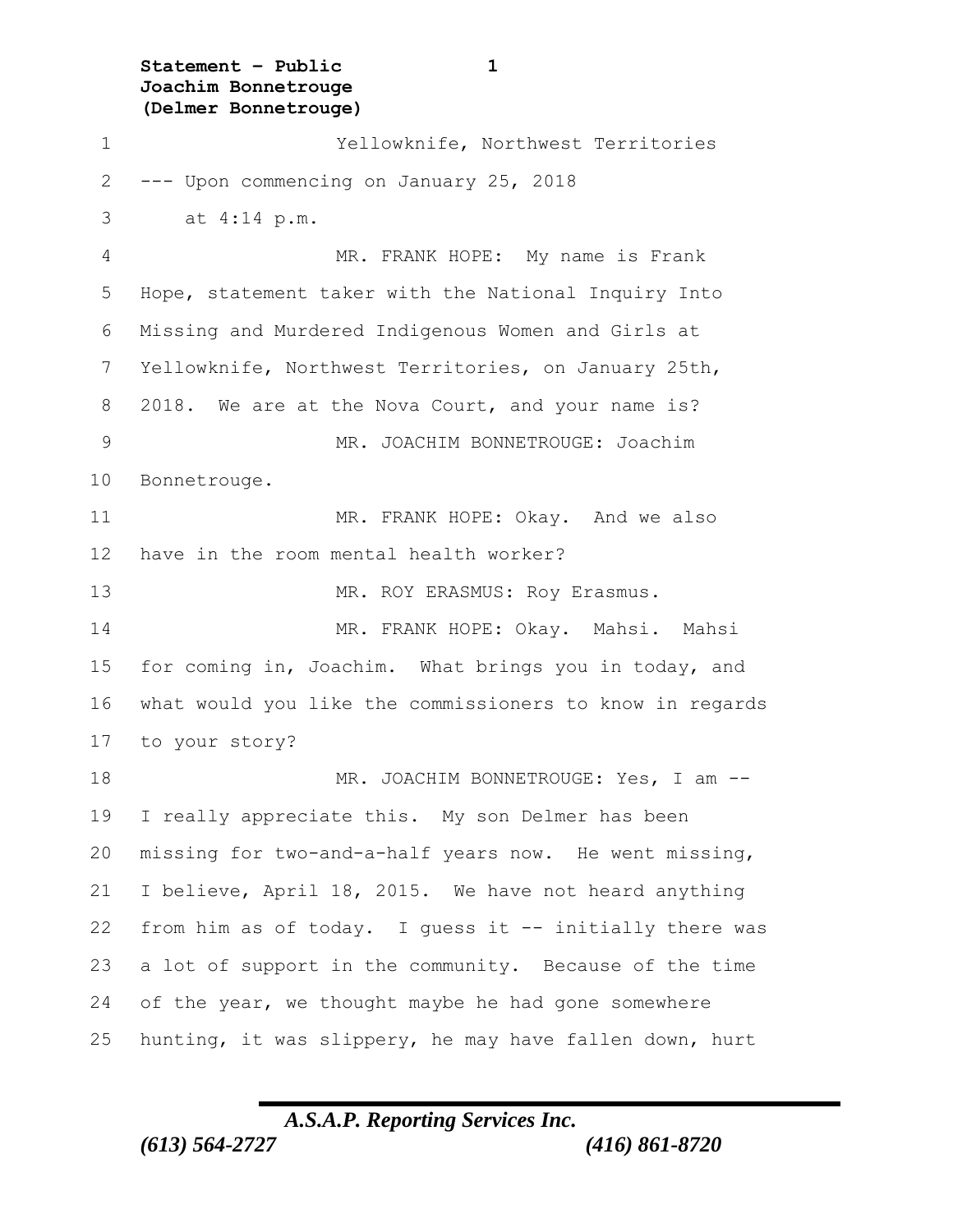**Statement – Public 2 Joachim Bonnetrouge (Delmer Bonnetrouge)**

 himself, but with huge support, we, we must have covered at least 100 mile radius around Fort Providence and there was even aerial -- aerial searches done by, I think by the Canadian Forces and also some air searches by the RCMP, I believe. So -- so we're pretty sure he is not out there. I guess the -- when I was talking to my wife about half an hour ago telling her I was stopping here and I mentioned there was missing girls, missing women and then Delmer is still missing. Delmer is still gone. I started crying. I didn't realize it was that close.

 We've -- the -- I guess sometimes we - 13 - we miss him so bad,  $I - I$  quess he was such  $-$  he was -- he played such a big part in our family, and of all his brothers and sisters, he's got -- he was the closest to his mom. They've got a special connection. And sometimes I -- sometimes we worry about his mom Nancy. 18 She cries sometimes. And I -- to this day, I miss him tremendously. He -- I always was proud that he was such a value to our community because -- just because he was an electrician, and he was on call, helped people out with their -- if their fridge broke down or furnace, and also the other part, he had spent a lot of time with his grandma and grandpa out in the bush, and he was beginning to be a heck of a moose hunter. That's what I

## *A.S.A.P. Reporting Services Inc.*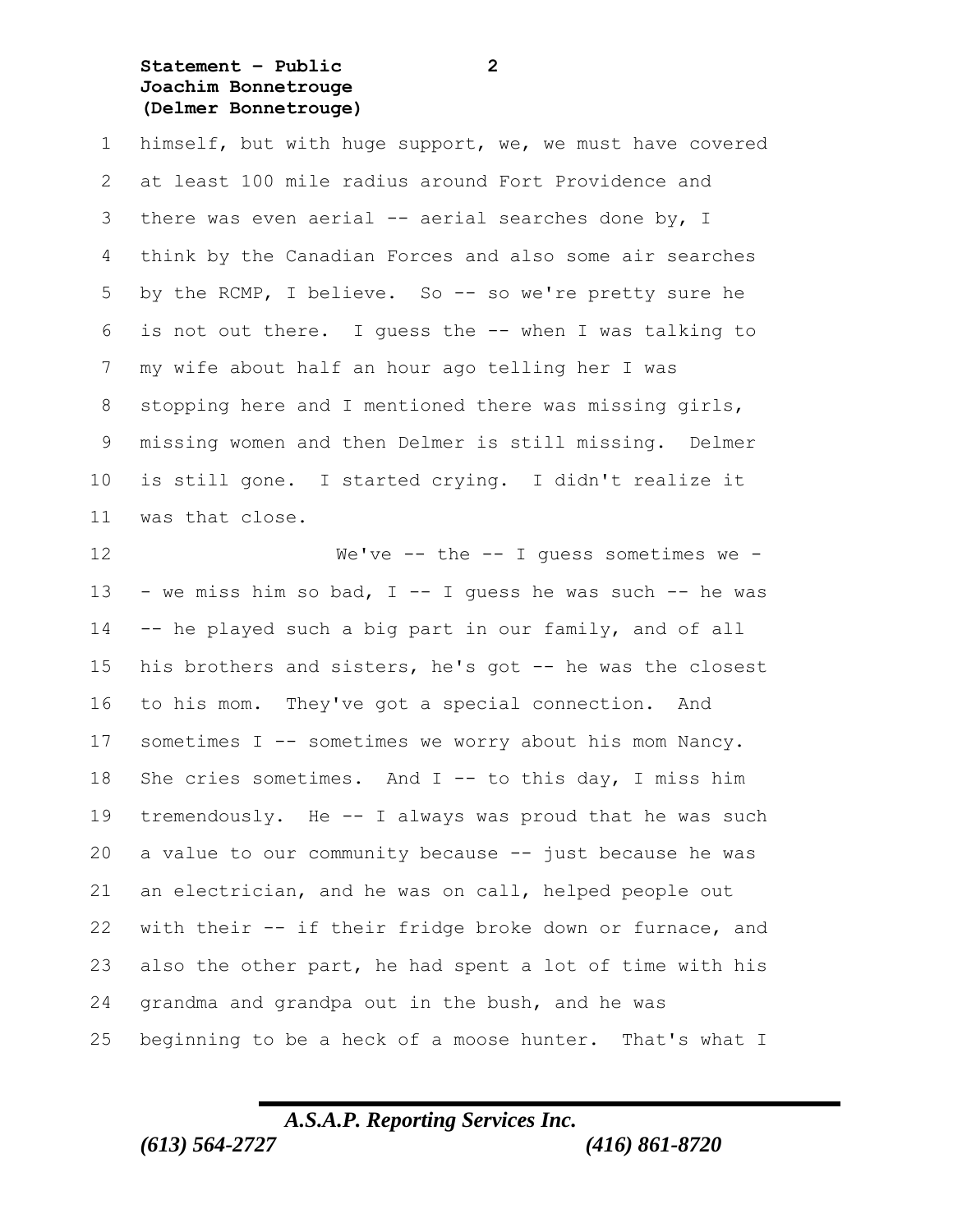### **Statement – Public 3 Joachim Bonnetrouge (Delmer Bonnetrouge)**

 personally really miss every fall time. Wish that he would be here and help us fall hunting and so on.

 And when we first reported a couple of days when I phoned it in, they said there's going to be somebody coming from the Yellowknife to visit us. And I did that during the day, and right after supper, two RCMP members an old truck, black truck came to our house, and gosh, if it wasn't for my daughter, my younger daughter being home, they started interrogating me. And I had a sense that my son was missing and it seemed like I was a number one suspect. But it is -- well, people say it is what it is.

13 And then as time went on, well, one of the things was a few days later his aunt came to visit from Hay River and she said she saw Delmer about a week ago, she said, in front of the Royal Bank in Hay River. And she said Delmer didn't look the same. Usually he's kind of happy and teasing and good natured. Delmer really seemed different and she said -- she said, well, Delmer probably feeling he wasn't getting the breaks in life and that he had gone off to look for happiness somewhere.

 MR. FRANK HOPE: So how long after he was reported missing did she see him?

MR. JOACHIM BONNETROUGE: Before?

# *A.S.A.P. Reporting Services Inc.*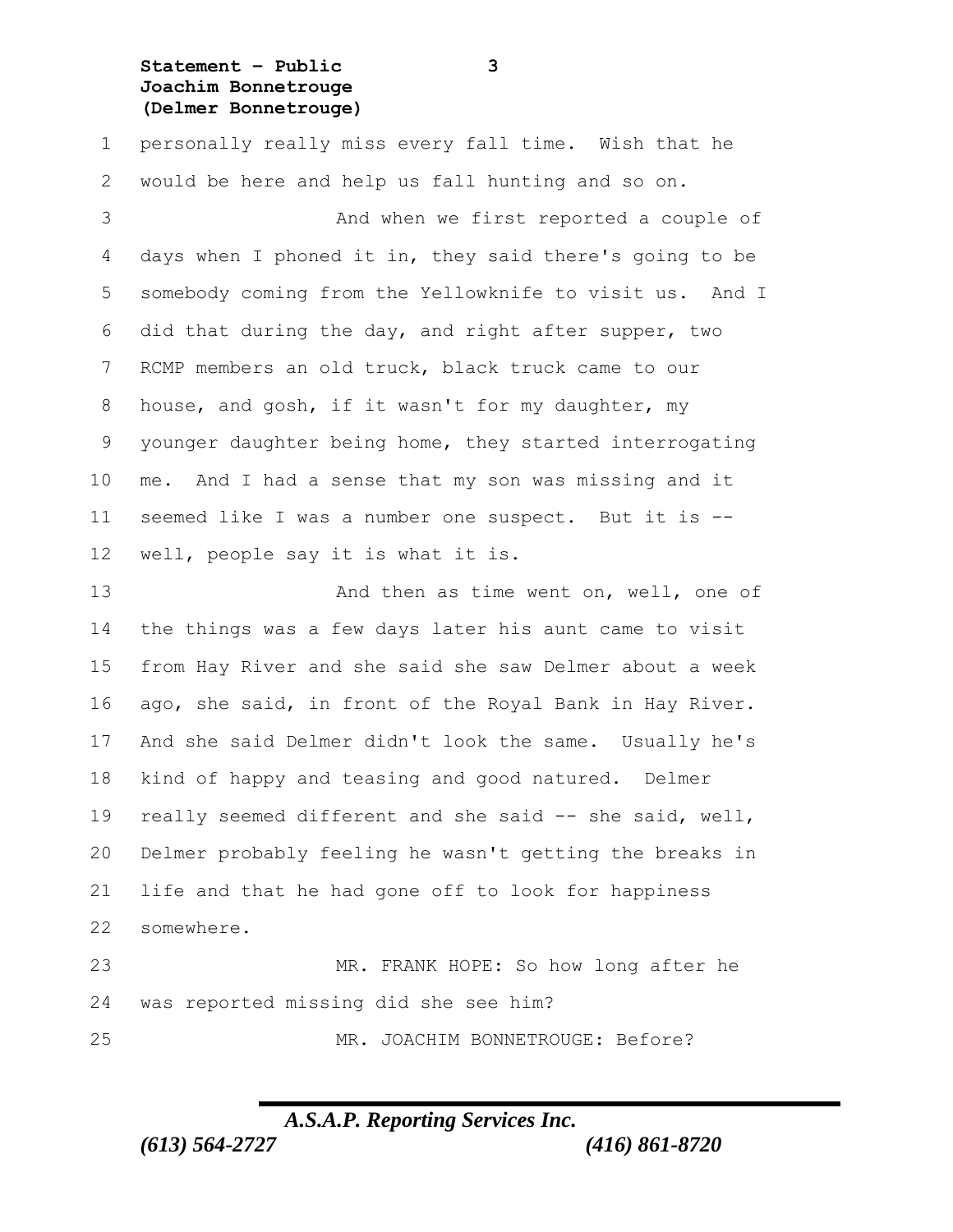**Statement – Public 4 Joachim Bonnetrouge (Delmer Bonnetrouge)**

 MR. FRANK HOPE: Yeah, at the bank in Hay River? MR. JOACHIM BONNETROUGE: Yeah, a week before. MR. FRANK HOPE: Oh, a week before he went missing? 7 MR. JOACHIM BONNETROUGE: Yeah, yeah, he saw him in Hay River in front of the bank. MR. FRANK HOPE: Okay. MR. JOACHIM BONNETROUGE: So she said that and I got -- I got upset. Well, anyway, so -- and we were going through the searches, and every time with a ski-doo or a quad, somebody brings in a piece of clothing, a jacket, a shirt or something, they would call one of us and Nancy and I would rush over to the blue house, we call it. And sigh of relief, it wasn't Delmer's jacket so that went on about three, four, six months, so that's -- and then slowly I guess the encouragement, the support systems just kind of died off. But that first year, even though we didn't have very much money, we basically changed down every rumour or gossip or sighting even going -- kind of drove around High Level, even went to Lake St. Ann, and I went to visit Alexis First Nations their office, and even met with the chief there because we heard he was around that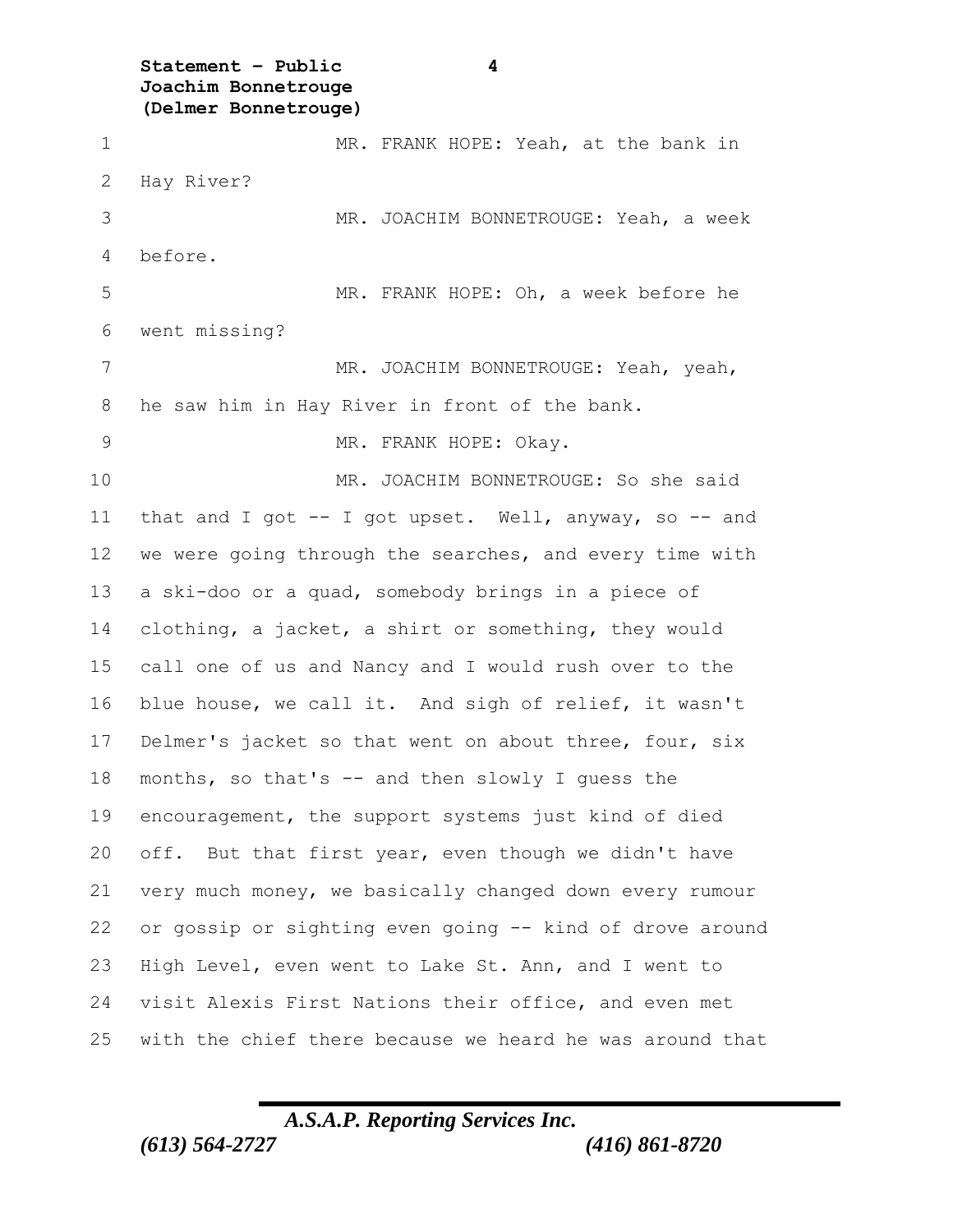**Statement – Public 5 Joachim Bonnetrouge (Delmer Bonnetrouge)**

 area to no avail. They didn't see him, just to follow up.

3 So things like that went on, and my biggest fear was -- but to backtrack a little bit, trying to -- Delmer went missing trying to come to terms with did he run away? Did he -- we had no clue, his mom didn't have no clue, his mom didn't have no clue where he had gone or why? But there is some sensitive background issues because even before that he moved out of the house, he was working in the mines back and forth and he had a relationship, a little baby with a woman in Fort Smith, things were going on back and forth. So he moved out for a while, we call it the six-plex in Fort Providence, an apartment, all what young people do, six- plex, how many times, three, four, five times, his little apartment got broken into. How many times we had to change the locks. There was a lot going on, the weekends, I guess, party, drinking. Young people, coming back and forth. So like you said, it went on for a while until -- until finally we said -- couldn't afford the -- couldn't afford the break-ins anymore, can't afford the rent, so he moved back in. He kept on working for [Company] building the new hospital in Hay River. He was an electrician.

So -- but then I heard he was getting

## *A.S.A.P. Reporting Services Inc.*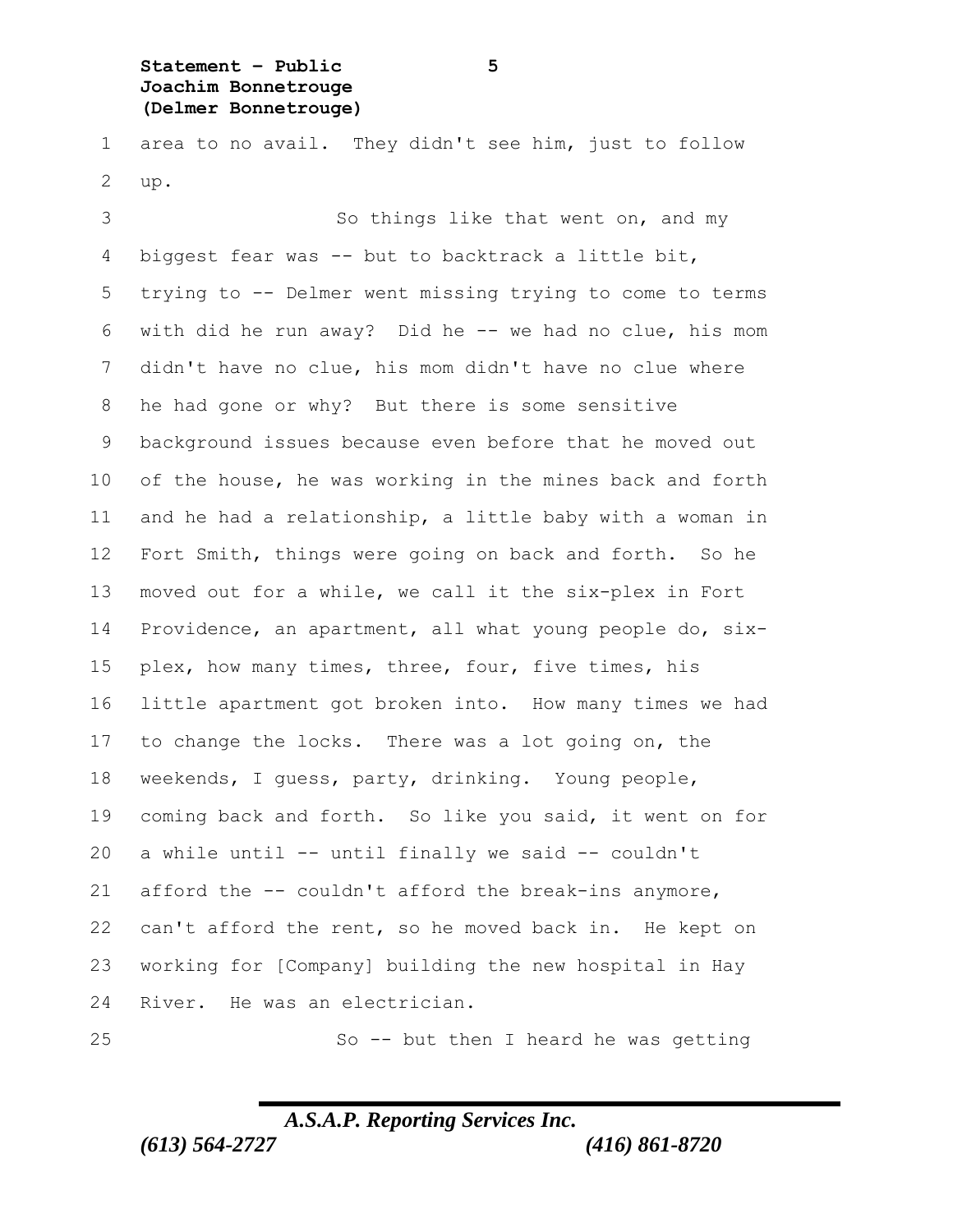### **Statement – Public 6 Joachim Bonnetrouge (Delmer Bonnetrouge)**

 charged, so I asked him, I heard you're getting charged, you're supposed to -- and he said, dad, I don't want to talk about it. So just left it. Left it like that. And for the longest time, and I guess he missed two -- two court -- two court dates. No show. And then I saw something on Facebook, on the internet, and at the time, I was the chief too. And of course, headline, chief's son missing. And then CBC said -- it was alleged that chief son's had three charges against him. And it was 10 to do with, I think it -- for about a year or so, I couldn't understand what the charges were because we -- in our communities and in the north and in our culture, 13 we don't have that, that kind of stuff. It was something to do with luring or something or other, so we had those checked out. And people said, well, there's a couple of -- couple of girls, women that complained that 17 Delmer was trying to do something with them or -- and then you know what, those two girls they do that kind of stuff, they said it might be extortion or what's it called, they're trying to get back at him.

 So by -- so I met with a sergeant out of Hay River RCMP. Trying to find out what do they know, what are they doing to try and find him, and what we also did in the community, trying to tell them Delmer was missing. So it was pretty cordial. But then about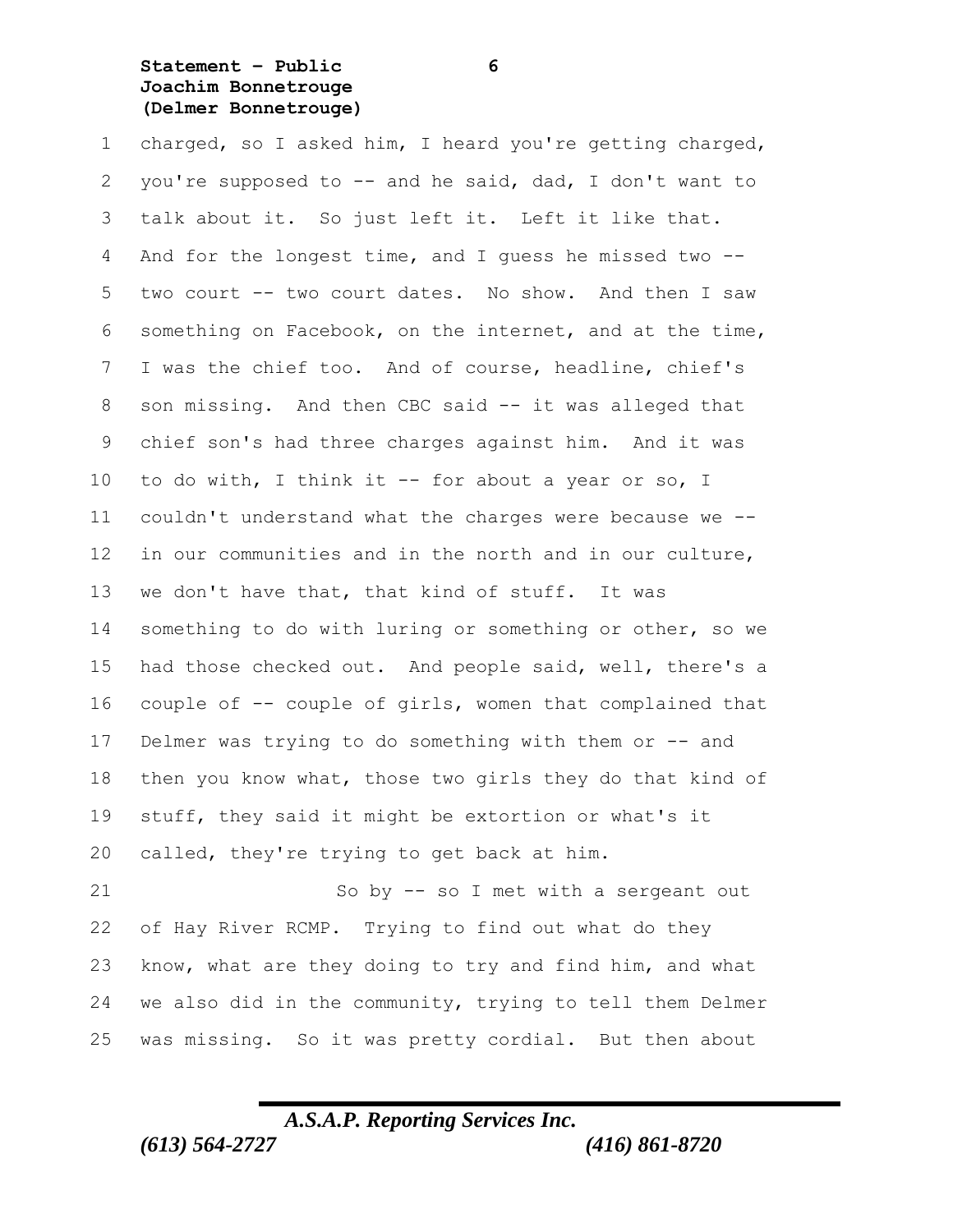### **Statement – Public 7 Joachim Bonnetrouge (Delmer Bonnetrouge)**

 six months ago from today, I wrote a letter to the RCMP, G Division commander requesting if they would review his file. And we had a meeting here in Yellowknife, and spent a good hour with him and I found out later on that the RCMP's hands were tied because the original complaint came from the third party, so their hands were tied it may, it could very be like a school counsellor 8 or a community counsellor. Legally there's -- if they hear something or suspect something they're supposed to report it, sexually or whatever. But under the Criminal Code, they're supposed to do that, that may have 12 happened, so okay. That's okay.  $I$  -- so nothing happened, I think the RCMP has replied to the charges.

**And then about two months ago, I wrote**  another text to the commander requesting that on humanitarian health and humanitarian grounds, would they take another look at Delmer's file because [*one line redacted – personal information*] like his mom used to when he was a teenager, he suffers terribly. And an example when he was 12 years old, 16 years old [*three lines redacted – personal information*]. So I requested if they would consider -- his mom and I worry that if he doesn't care of himself while he's out there, wherever he is, he may suffer terribly unless somebody knows how to take care of [*one line redacted – personal*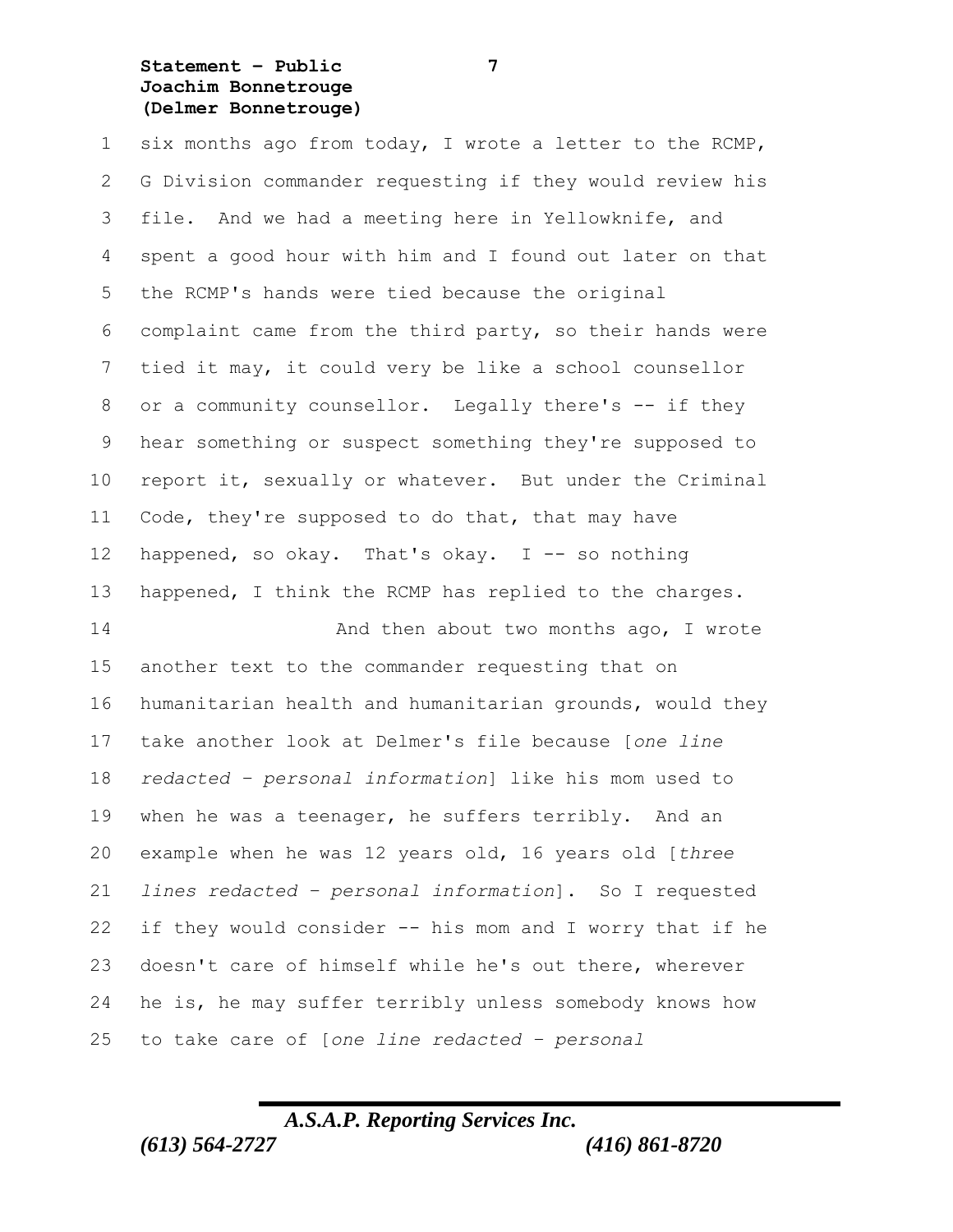### **Statement – Public 8 Joachim Bonnetrouge (Delmer Bonnetrouge)**

 *information*]. And so that, I guess like any mom and dad, worry about stuff like that that he be okay.

 They -- the local corporal too, did say -- I had a meeting with him about a month ago, he said -- he's going to try and find Delmer, and he talked lots about closure. And I, I shared whole-heartedly with him what we went through, and some of the underlying possible reasons why he took flight if he did at all. Missing and haven't heard from him for two-and- a-half years. Wonder. And I -- and he said he was going to -- because of his own background and experience, he said he was going to -- he said he's going to find Delmer. And even last year, we got a message, said, hey, Delmer got arrested in Peace River. Holy man, for a while I got scared and then a few seconds later I was happy. Good gosh I'll see big bad again in a few days if he's arrested, but that was just gossip, rumour. Drunk talk whatever they do. But anyway, they -- I guess the nature of the complaint, I guess with -- because with luring for sexual favours or whatever it is, it will take a lawyer. The family would need to hire a lawyer to find out what -- what's the information. But like I don't think we want -- we want to go there yet. But -- and because of the nature of the charges, the three charges, it's shame based. And I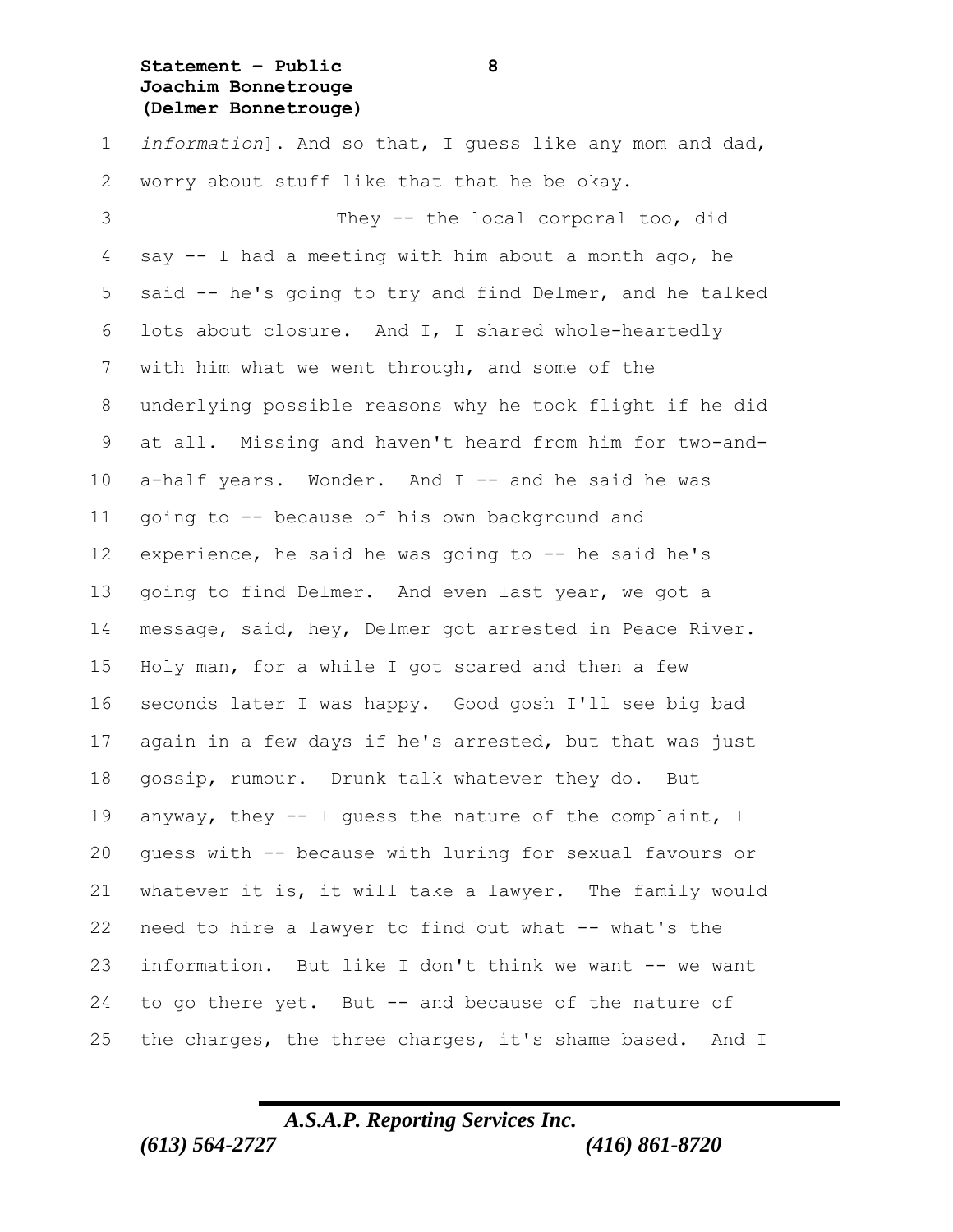**Statement – Public 9 Joachim Bonnetrouge (Delmer Bonnetrouge)**

 was chief at the time, and he is the kind of person that he -- he probably didn't want to bring any shame upon his dad. I was the chief. So it probably just go away. And don't have to deal with kind of the shame based. Something like a sexual assault or a rape kind of thing. But -- but luring is, I still don't even understand. 7 Anyway, so that's, that's where it is at right now. There was, yeah, I am concerned too 9 because I know about -- throughout Canada, throughout the world, throughout the native communities maybe because of Residential School, poor sexuality. Not healthy way of boys and girls, men and women all that kind of stuff. It's always there. But nobody -- nobody 14 wants to go there. And -- and talking about addiction, there's -- and we're -- we're Dene and being a Dene community there's two maybe three generations very unhealthy relationships. Regarding respect for, you know, now I think about if there's a girl, I will tell my sons respect them like you respect your mom. That kind of messaging young people just don't have. How many generations, I don't know. There's a lot of

 drinking in every community, and stuff happens and so I guess that's why I -- to help -- because I am no different than what my sons are going through, terrible time with relationships -- relationships. Even as a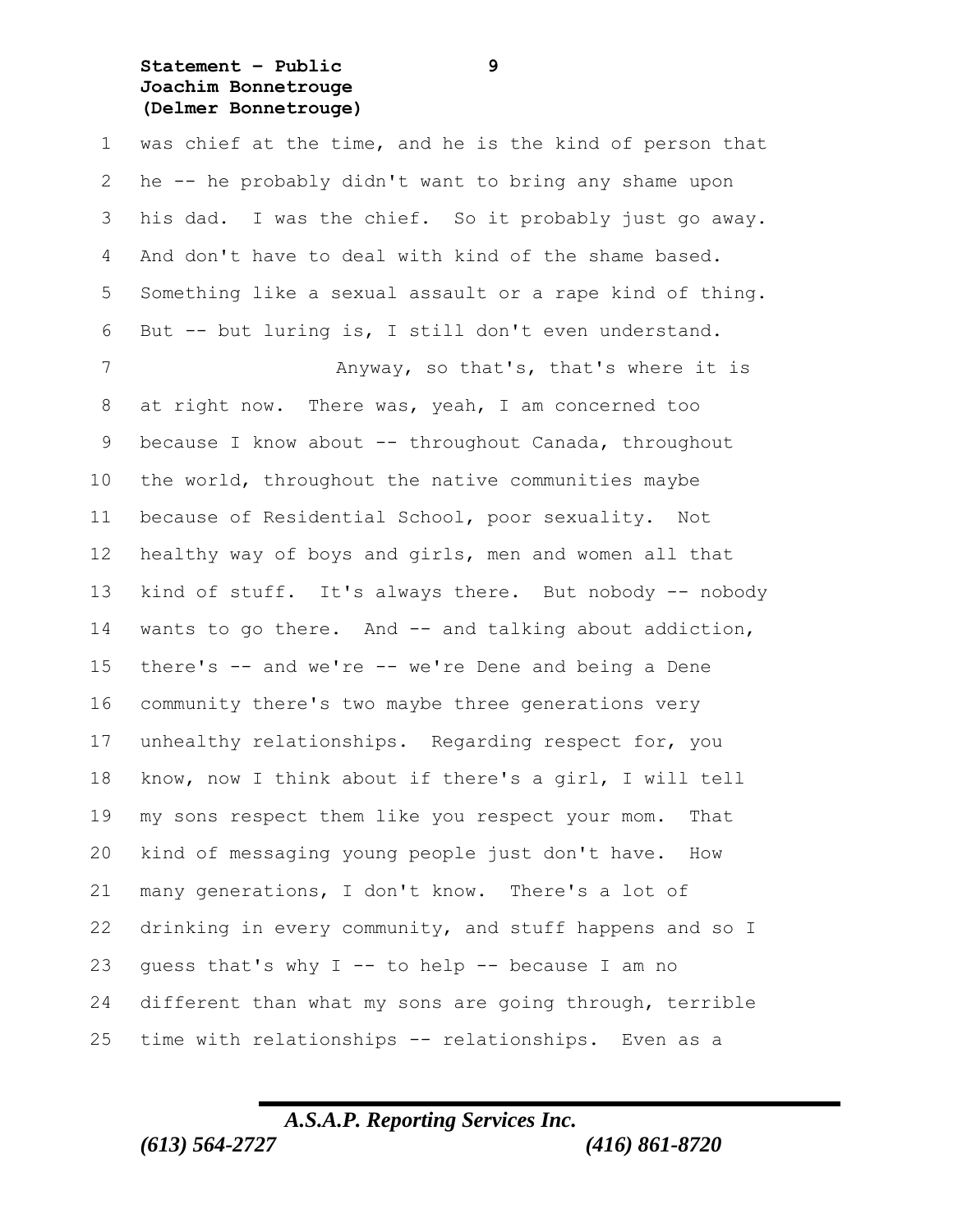**Statement – Public 10 Joachim Bonnetrouge (Delmer Bonnetrouge)**

 child, teenager, young man, I had a terrible time. Not much different than any other young native guy, I guess. Terrible time. Relationships. And Delmer, the truth be known, also had a terrible time with -- with relationships with girlfriends and women. Beginning was 19 years old, I think, I think he was terribly in love with a young Cowichan woman, girl, and she went home. And I think it took him about a year, year-and-a-half to get over her. And then before you know it, he's working in Edmonton with a girlfriend from Saskatchewan and it didn't work out, but as he was leaving, baby girl was born. So that's -- [*one line redacted – personal information*], and all that stuff. And then -- and then he came kept on working on the mines back and forth, and met another nice woman I guess they stayed together. But then there again too, as in, I guess it didn't work out, and as he was leaving there too, he left and then another -- another little baby girl was born, so [*one line redacted – personal information*]**,** and getting terrible -- not very nice phone calls because when he works, he makes a lot of money being an electrician, so there's all kinds of different things going on, I guess. So yeah, his when -- towards the end, when his brother had a terrible time with a relationship also, when his brother ran away to Yellowknife for six,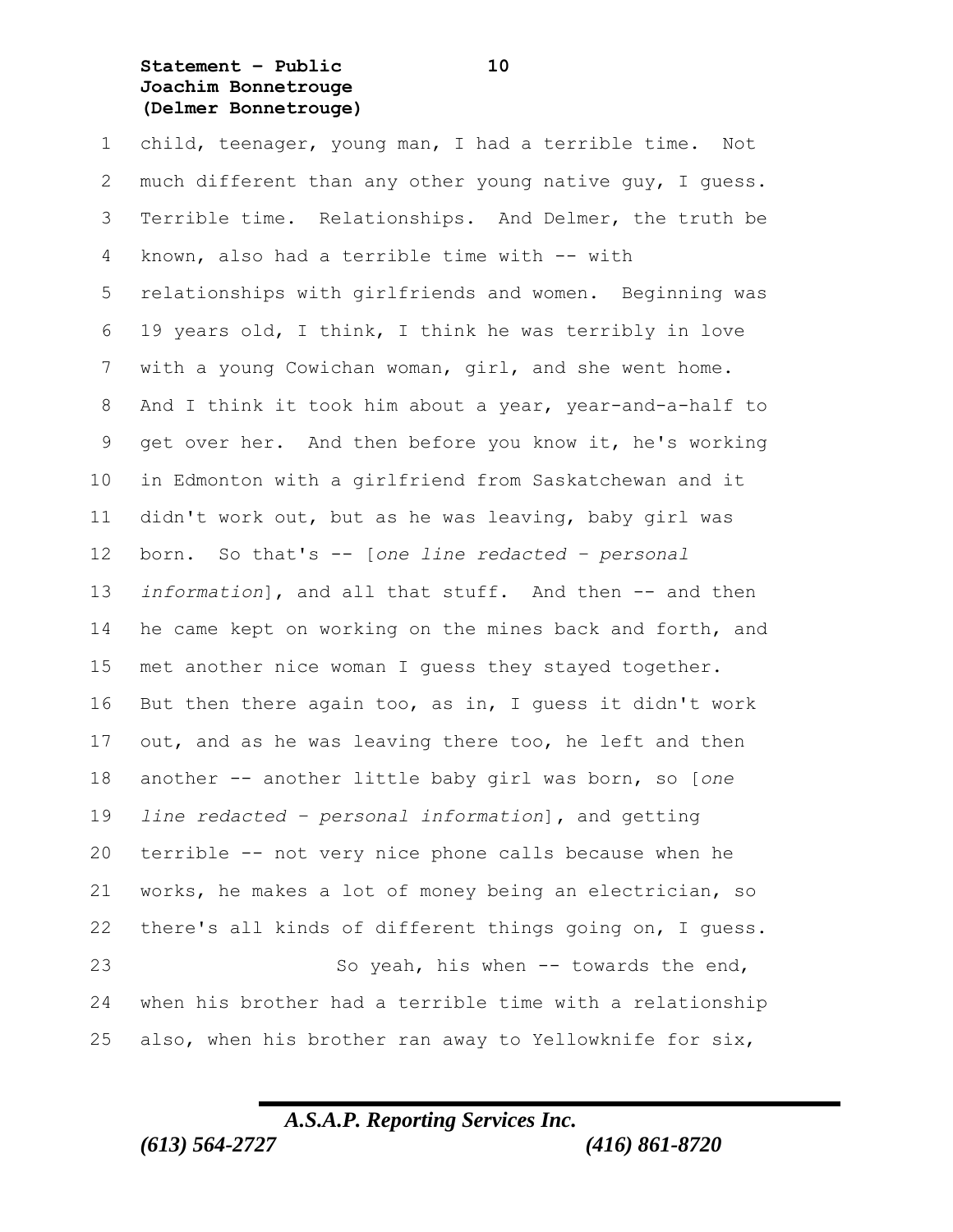**Statement – Public 11 Joachim Bonnetrouge (Delmer Bonnetrouge)**

seven years and then his brother was coming home,

 Delmer was home. His brother was coming home. Holy man, everybody was happy. It didn't pan out. They had total different -- it didn't work out so he wanted to do so much with his little brother, go hunting and finishing. Doing different stuff that just didn't pan out. I think that also hurt him too. So all kinds of different stuff like that in a nutshell. Like, his brother, and all of his friends I guess miss him terribly, and even about an hour ago, I was saying that when I mentioned Delmer's name to my wife on the phone, I started crying and, yeah, I guess the big thing now is trying to put some closure, you know, if that's the way it's meant to be, 14 then at least some acceptance and gosh emotionally, I know my family, myself, my wife and the rest of the family, terribly need some emotional support because yeah, if we don't begin to deal with it emotionally, properly then -- then people, we may suffer, we don't need to suffer, that kind of stuff, that I worry about too, and I guess the main big animal -- elephant in the room with this inquiry, and the healing that needs to really begin is relationships and sexuality and boys and girls and men and women, you know, it has been hidden for too long and the -- the laws in Canada are not, not really forthcoming too. And obviously we -- we need to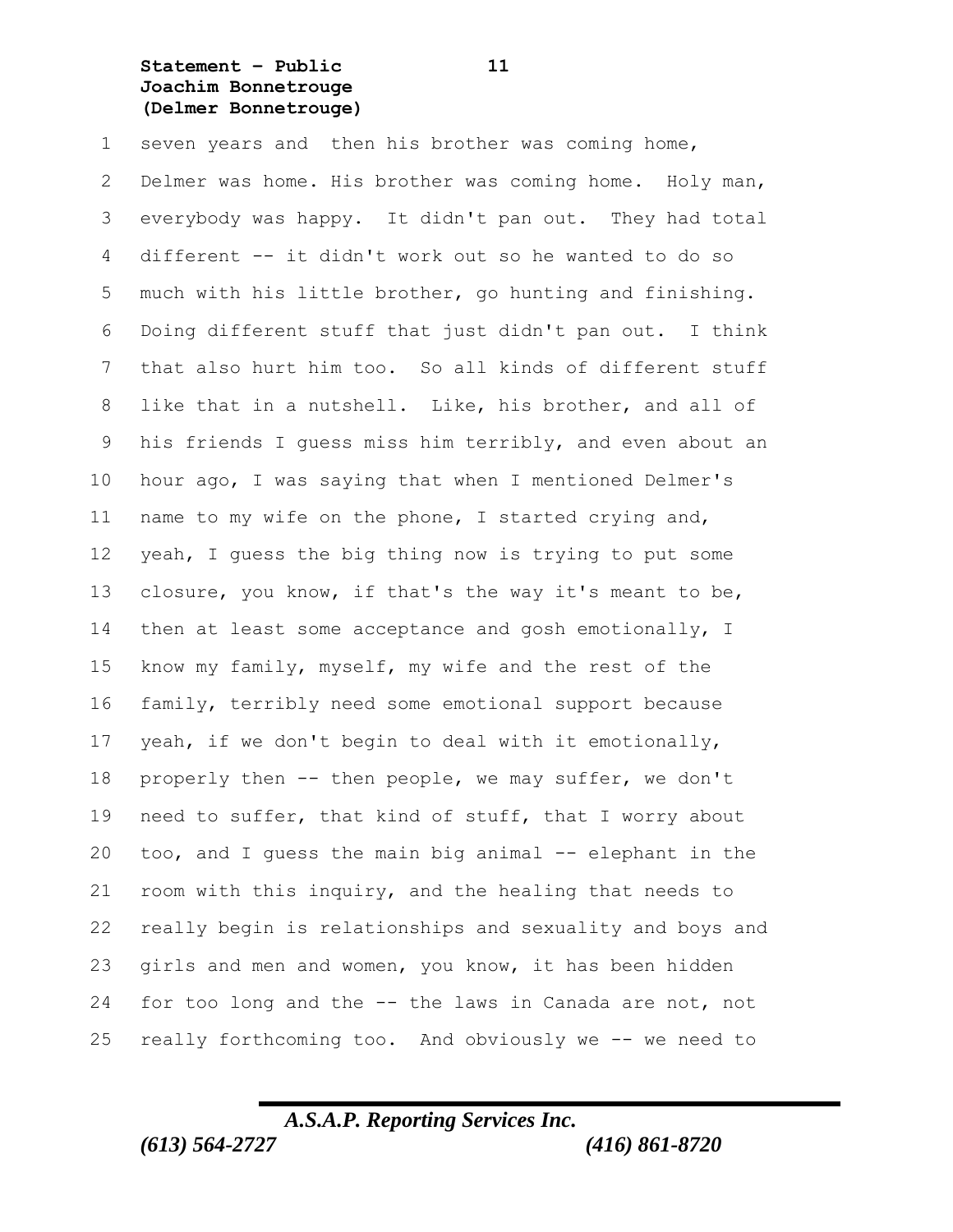### **Statement – Public 12 Joachim Bonnetrouge (Delmer Bonnetrouge)**

 develop various different things in our communities because right now we're full-blown denial for anything - - anything that's health -- healthy thing.

 So still to make headway to contribute to our community, our people, just too much, still too much -- too much hurting going on and we -- I hope by me talking here we -- at least begin to break that cycle, you know, and for sure my other son and Delmer's sister's also need to -- so that the -- this hurting will stop. Yeah, I really pray because I -- I love my wife dearly and my children, I always did, even though I may not have been there for them all the time but I love them dearly and want to be the best father that I could be and now I'm a grandpa. I want -- I want to be -- I want to be the best I could be for them, yeah, and I guess I needed to finish off that way sharing that. 17 MR. FRANK HOPE: Okay. 18 MR. JOACHIM BONNETROUGE: Yeah. MR. FRANK HOPE: So just a couple of questions, so at the time that Delmer was reported missing, what -- how long was it before he was reported missing and he was living -- he was living with you guys  $23 - -$  MR. JOACHIM BONNETROUGE: Yeah, he had just come home, but dropped off his clothes and he was

## *A.S.A.P. Reporting Services Inc.*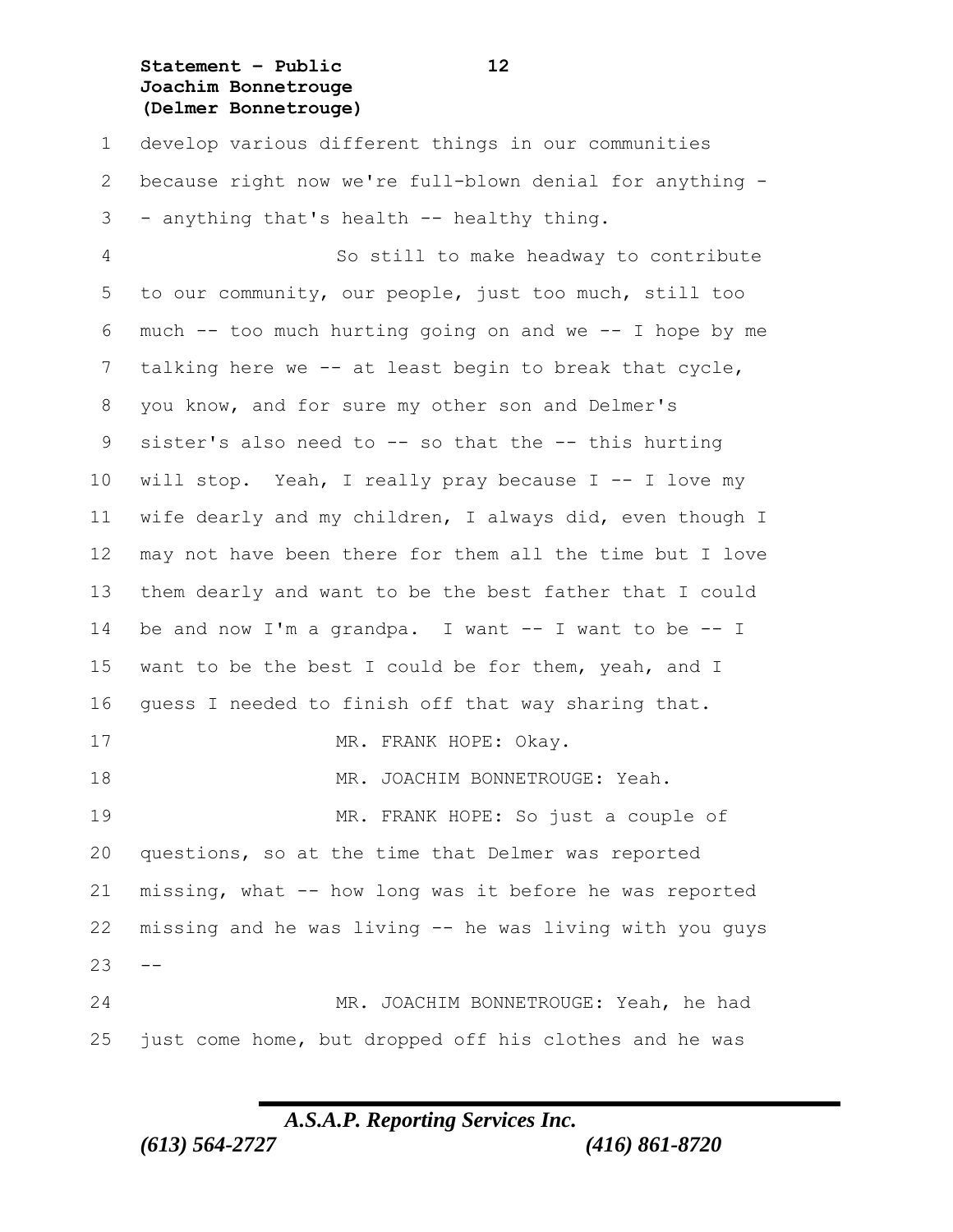**Statement – Public 13 Joachim Bonnetrouge (Delmer Bonnetrouge)** working in Yellowknife, Hay River, back and forth. MR. FRANK HOPE: So he was transient with his work? 4 MR. JOACHIM BONNETROUGE: Yeah. MR. FRANK HOPE: But home base was your place? 7 MR. JOACHIM BONNETROUGE: Yeah, drops off his clothes there. MR. FRANK HOPE: So he was -- he would go to Yellowknife, he would go to Hay River, and he would work at these sites for days and then come back? MR. JOACHIM BONNETROUGE: Yeah, yeah. MR. FRANK HOPE: And go to another job? MR. JOACHIM BONNETROUGE: Yeah. MR. FRANK HOPE: So how long in between was he reported missing before you actually reported him? 18 MR. JOACHIM BONNETROUGE: Actually, according to his mom, his mom was at home, and I was travelling. I think maybe too, maybe three days before she noticed. Usually he comes in, pops in, checks on his mom, or checks on the house, and three days and all of a sudden, he was just not there anymore. MR. FRANK HOPE: Right. And then who reported him?

*A.S.A.P. Reporting Services Inc.*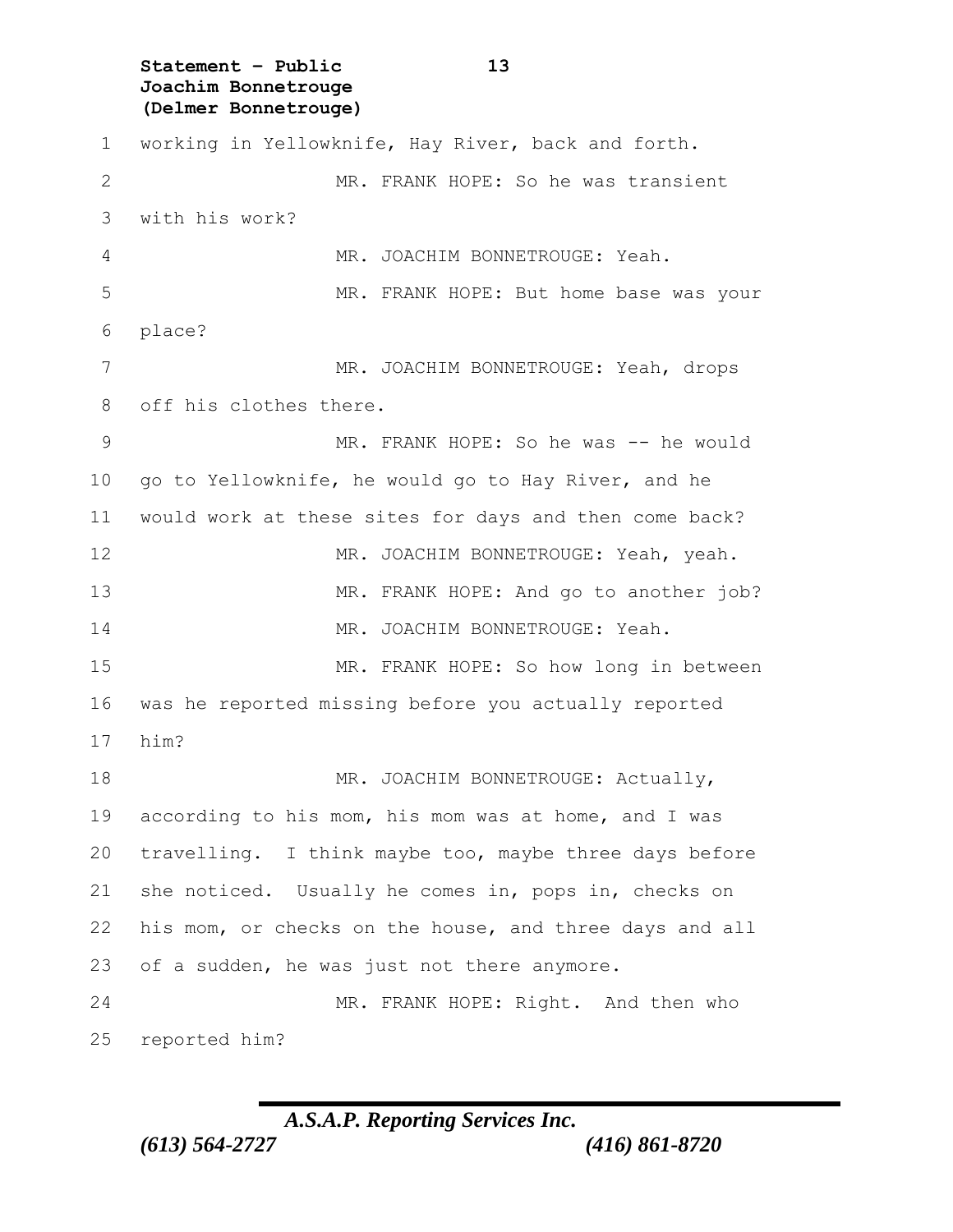**Statement – Public 14 Joachim Bonnetrouge (Delmer Bonnetrouge)**

1 MR. JOACHIM BONNETROUGE: Officially I 2 did. MR. FRANK HOPE: Okay. You reported him to the RCMP? 5 MR. JOACHIM BONNETROUGE: Yes, yeah. MR. FRANK HOPE: Okay. And from the time that you reported him to the RCMP, what was their involvement. How did they respond in regards to your actual report? 10 MR. JOACHIM BONNETROUGE: They said -- well, they received my phone call, and they said they'll have somebody look into it. 13 MR. FRANK HOPE: Mmhmm. MR. JOACHIM BONNETROUGE: And then four hours later, I think there was two investigators, plain clothes came to my house. Right away, I felt like I was 17 number 1 suspect. They interrogated me. 18 MR. FRANK HOPE: From Yellowknife? 19 MR. JOACHIM BONNETROUGE: Yeah, from Yellowknife, yeah, yeah. MR. FRANK HOPE: And how long did that process happen? How long was that interview taking 23 place? MR. JOACHIM BONNETROUGE: The interview took about three hours, yeah. Just outside on a picnic

*A.S.A.P. Reporting Services Inc.*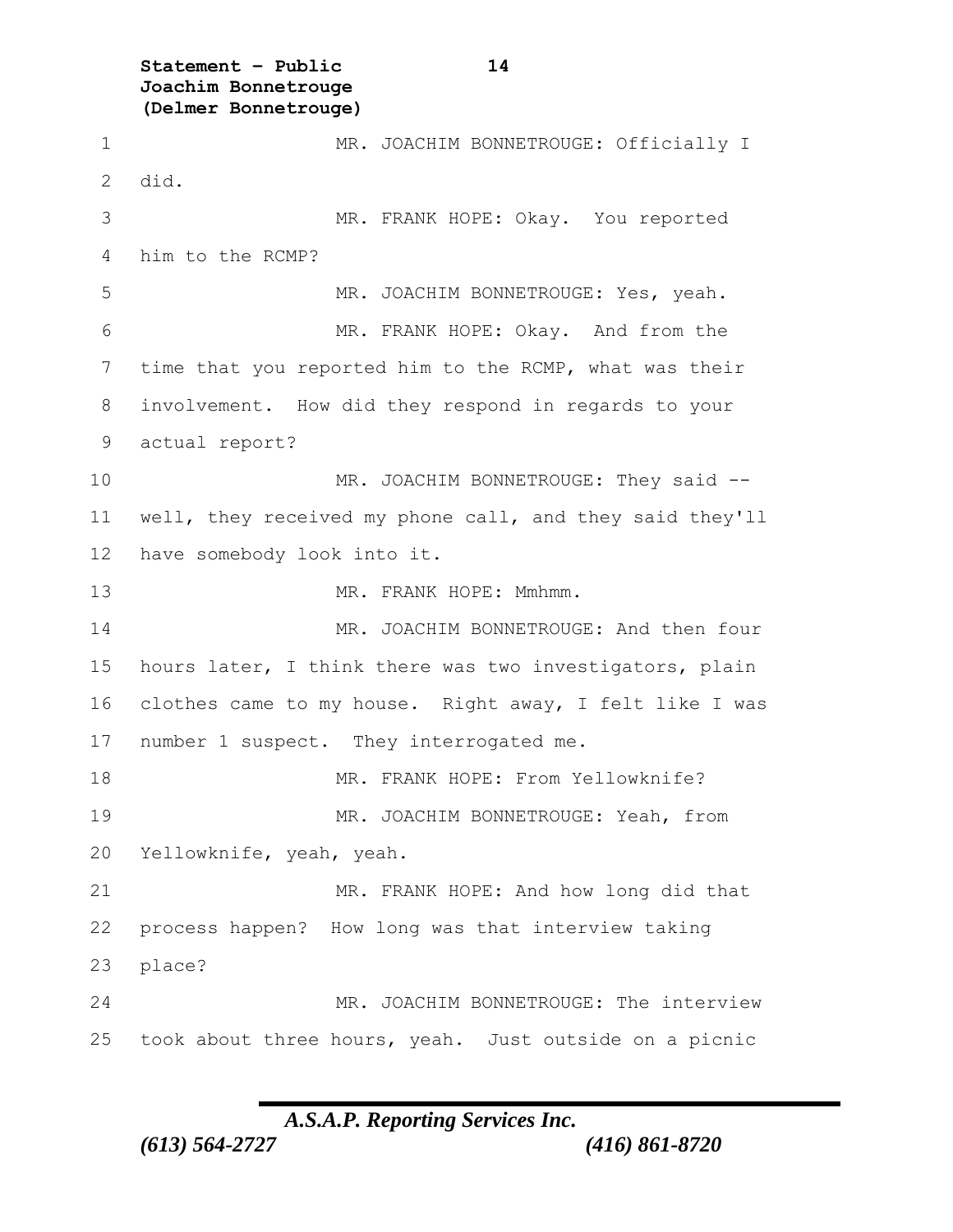**Statement – Public 15 Joachim Bonnetrouge (Delmer Bonnetrouge)**

table.

 MR. FRANK HOPE: So what made you feel that they were interrogating you? You felt like a suspect? MR. JOACHIM BONNETROUGE: Yeah, I felt like a suspect. It's a good thing my daughter was there, I guess, to correct and -- because they asked some pretty pointed questions, yeah. MR. FRANK HOPE: And then how did it end? 11 MR. JOACHIM BONNETROUGE: I -- you 12 know, just the way I am, I  $-$  I had nothing to hide, you know, so -- but I felt like I was interrogated, yeah. 14 Number 1 suspect. I guess that's -- that's what they do across Canada, I guess. MR. FRANK HOPE: Yeah. Yeah, because there's always process, you know, when someone is missing, you know. A woman, a girl, a man, a boy. MR. JOACHIM BONNETROUGE: Yeah, yeah. MR. FRANK HOPE: Right? There's always -- the RCMP or city police if it's in Saskatoon, Vancouver, whatever, they all have their different types of response. You know, they all respond differently. So I guess that's what we're looking at is looking at those themes and those systemic issues of -- you know,

*A.S.A.P. Reporting Services Inc.*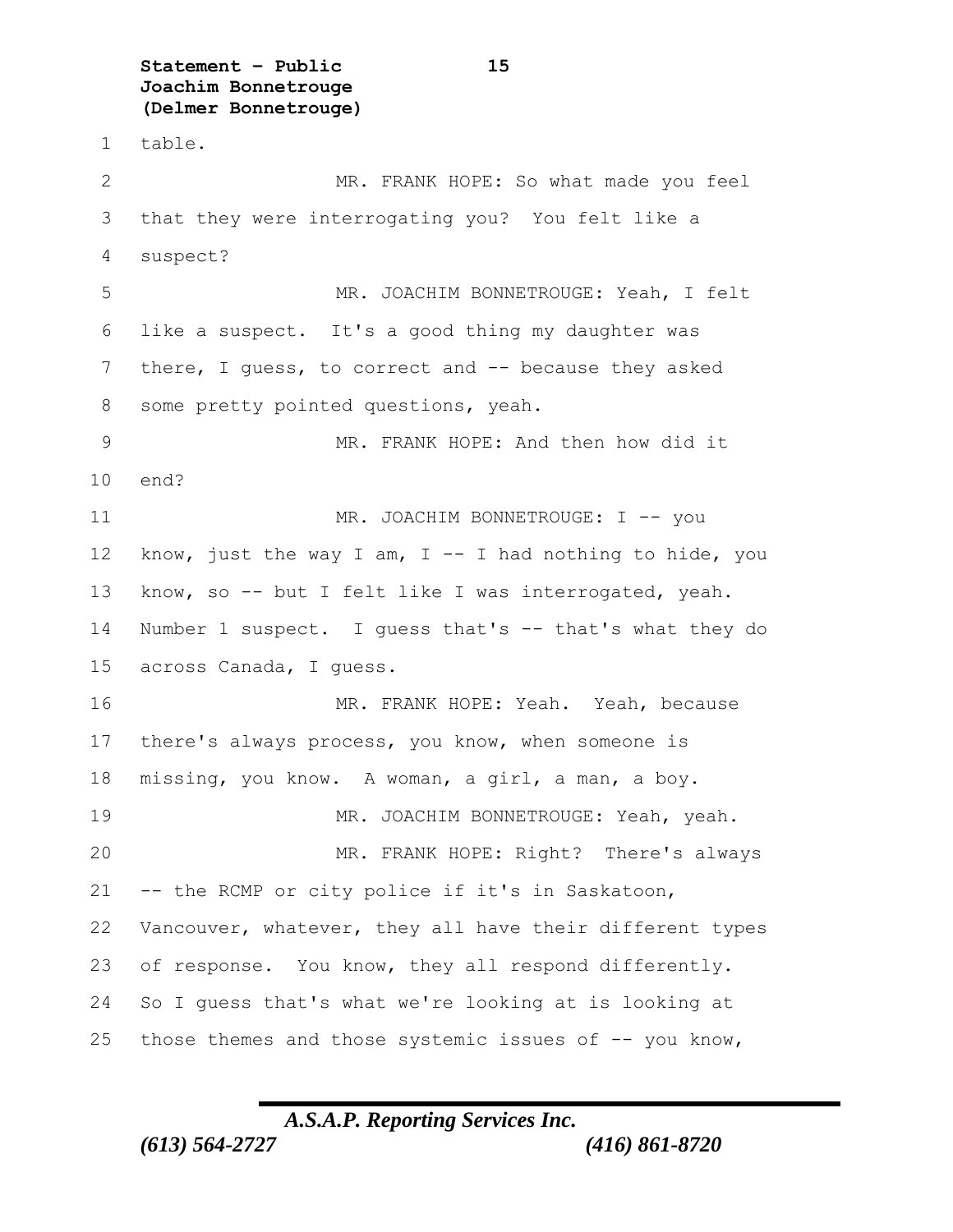**Statement – Public 16 Joachim Bonnetrouge (Delmer Bonnetrouge)**

 if it's an issue of, you know, race, is there racism? MR. JOACHIM BONNETROUGE: Yeah, there was a bit of that. At that time too, during that time, we should have, I think the band should have. There was a lot of muscle being put on by two RCMP members. Just during that -- during that whole time. 7 MR. FRANK HOPE: From the community or from out? MR. JOACHIM BONNETROUGE: They were there, but they were beating up a lot of younger guys. A lot of intimidation by the RCMP -- those two RCMP. In retrospect, I did mention it to the G Division commander. At that time, we should have laid a complaint. They beat up four -- four of our young men very unnecessarily just maybe just to intimidation -- so that was going on too. My suspicion is maybe because Delmer was young guy, good looking, doing well, maybe they didn't like that I sometimes think. I know it's kind of -- yeah, I still believe that trumped up charges, and they are the ones that probably wrote it up. Yeah, so -- yeah, so that that's probably a good possibility so that's what I asked the RCMP to review the file but I guess they don't want to, I guess, yeah. MR. FRANK HOPE: So Delmer is missing, so in regards to the justice system, all those, the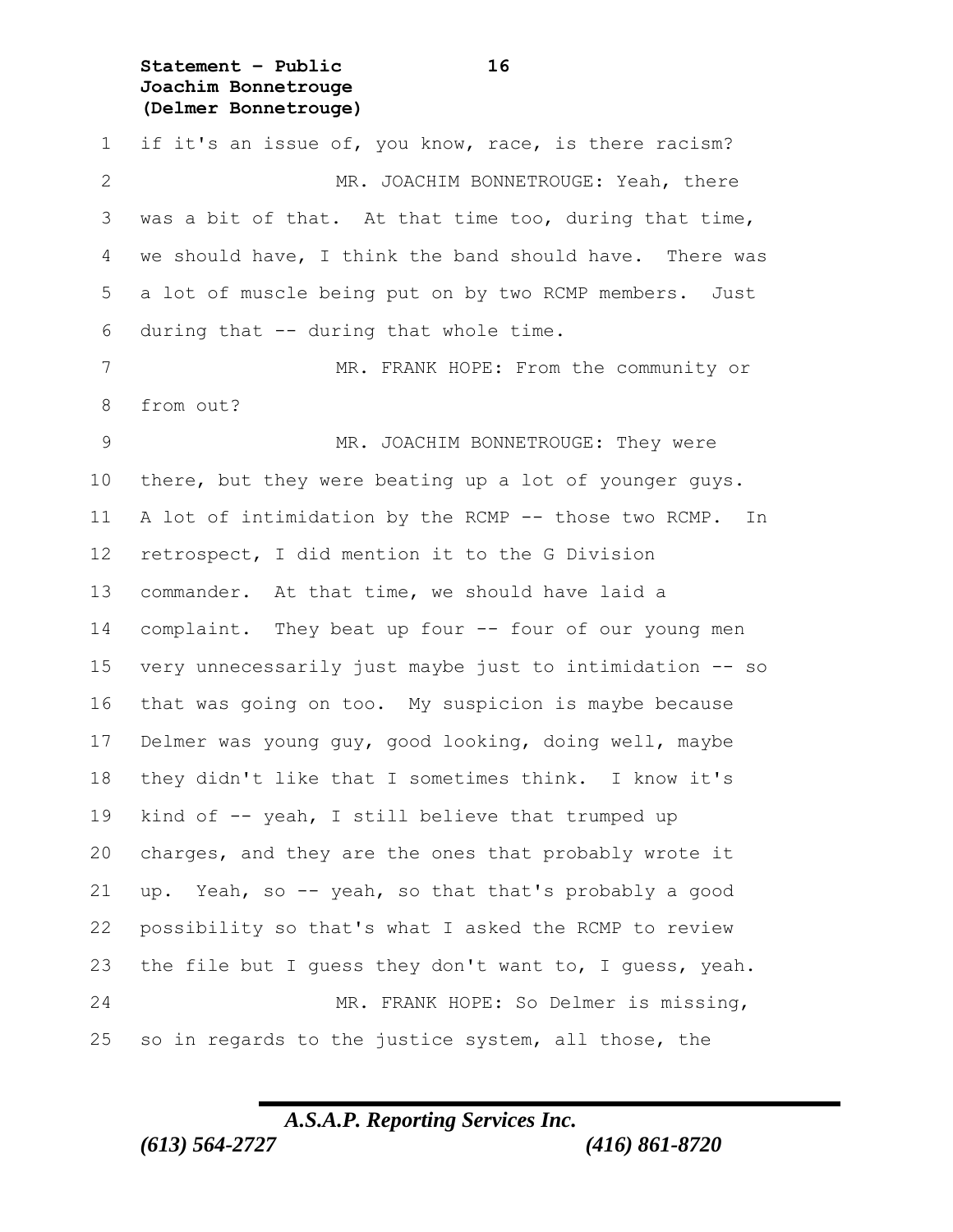**Statement – Public 17 Joachim Bonnetrouge (Delmer Bonnetrouge)**

 charges that he -- you said there's three of them, three charges? MR. JOACHIM BONNETROUGE: Three, yeah. MR. FRANK HOPE: So do you know if those charges stand while he's missing, like, how does that work; do you know? 7 MR. JOACHIM BONNETROUGE: Say that again? 9 MR. FRANK HOPE: Yeah. Do those -- the charges that he's -- you said he missed two court dates. 11 MR. JOACHIM BONNETROUGE: Yeah. MR. FRANK HOPE: He missed two court dates to appear for the three charges. So as long as he's missing, those charges stand? MR. JOACHIM BONNETROUGE: Yeah, still stand, yeah, yeah. 17 MR. FRANK HOPE: So they stand, hey? 18 MR. JOACHIM BONNETROUGE: Yeah, yeah. And I've learned also if he keeps on being missing after seven years, they can declare him dead, yeah. After seven years, you might know a little bit about that too. And then statute of limitations also say that after 20 years, those charges will drop. Yeah. It will be more charges, and then Delmer will be 58 years old, he'll come home. But myself, I don't know about his mom, but

## *A.S.A.P. Reporting Services Inc.*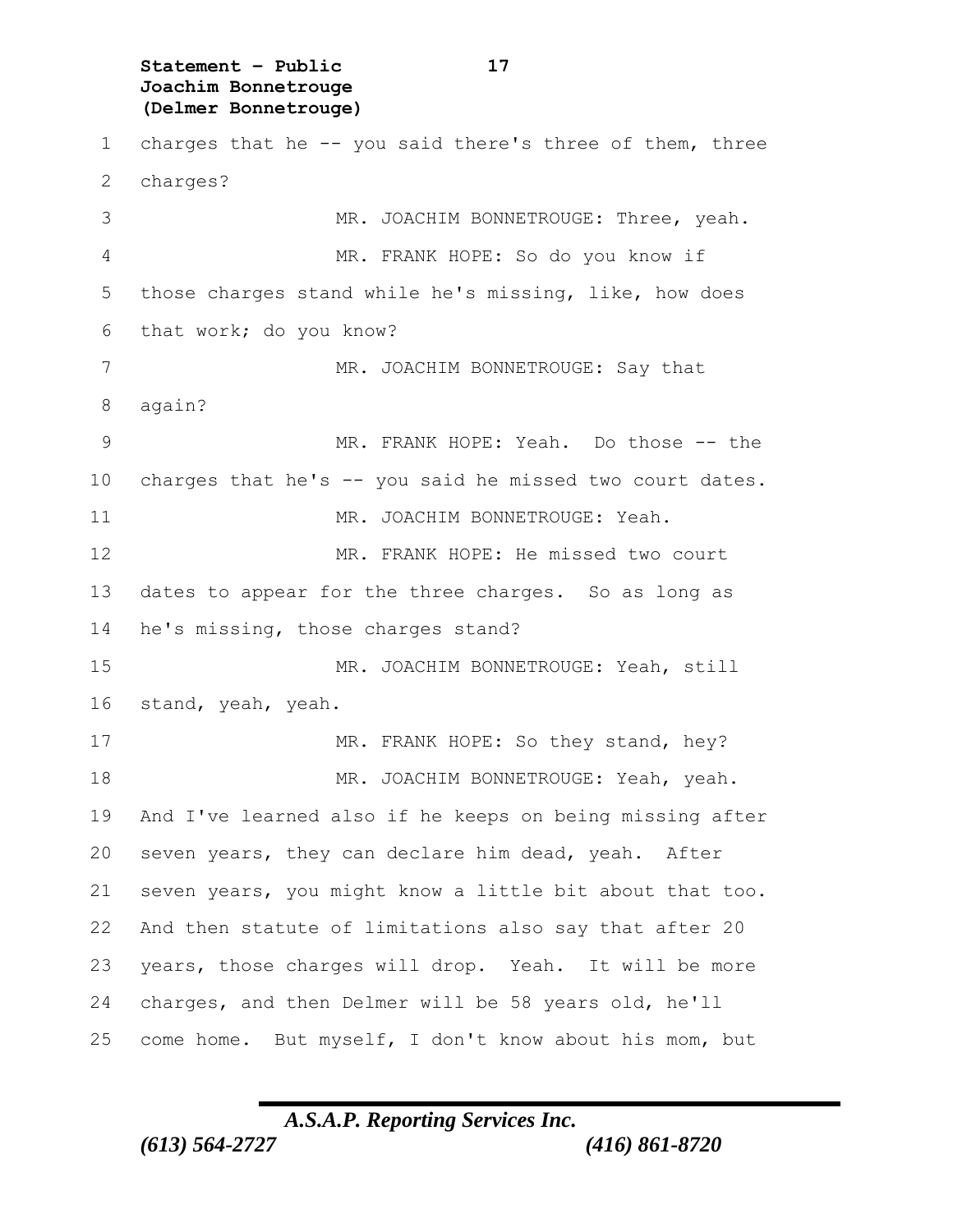**Statement – Public 18 Joachim Bonnetrouge (Delmer Bonnetrouge)**

 my wish is that he would -- he would come home and 2 answer to the charges, a lot of his aunts -- aunties are saying he'll support him and maybe -- maybe raise money for law to, get him good defence and get those charges thrown out. Sometimes I wish that it would happen and of course it will be all to enter the process and deal with it and there's healing involved because I believe the truth will always set you free. The truth will set you free. I have learned that, and I believe -- I believe in that. Yeah.

 MR. FRANK HOPE: Yes, so as you know, this national inquiry is looking into those systemic issues in regards to the missing and murdered women and girls, and you know, a lot of those systemic issues are -- like, some of the themes we're looking at is -- some of them are, you know, unsolved, some of them -- some of the women are survivors. Survivors of domestic violence. Survivors of -- that have been left to die and survived, that have been involved with being raped, being held captive, you know, all of these horrendous things that have happened to them, and the police involvement, how the police have been involved in that process, we're looking at sexual exploitation and abuse. There is child welfare involvement. There is foster care involvement. Adoption, addiction, healing,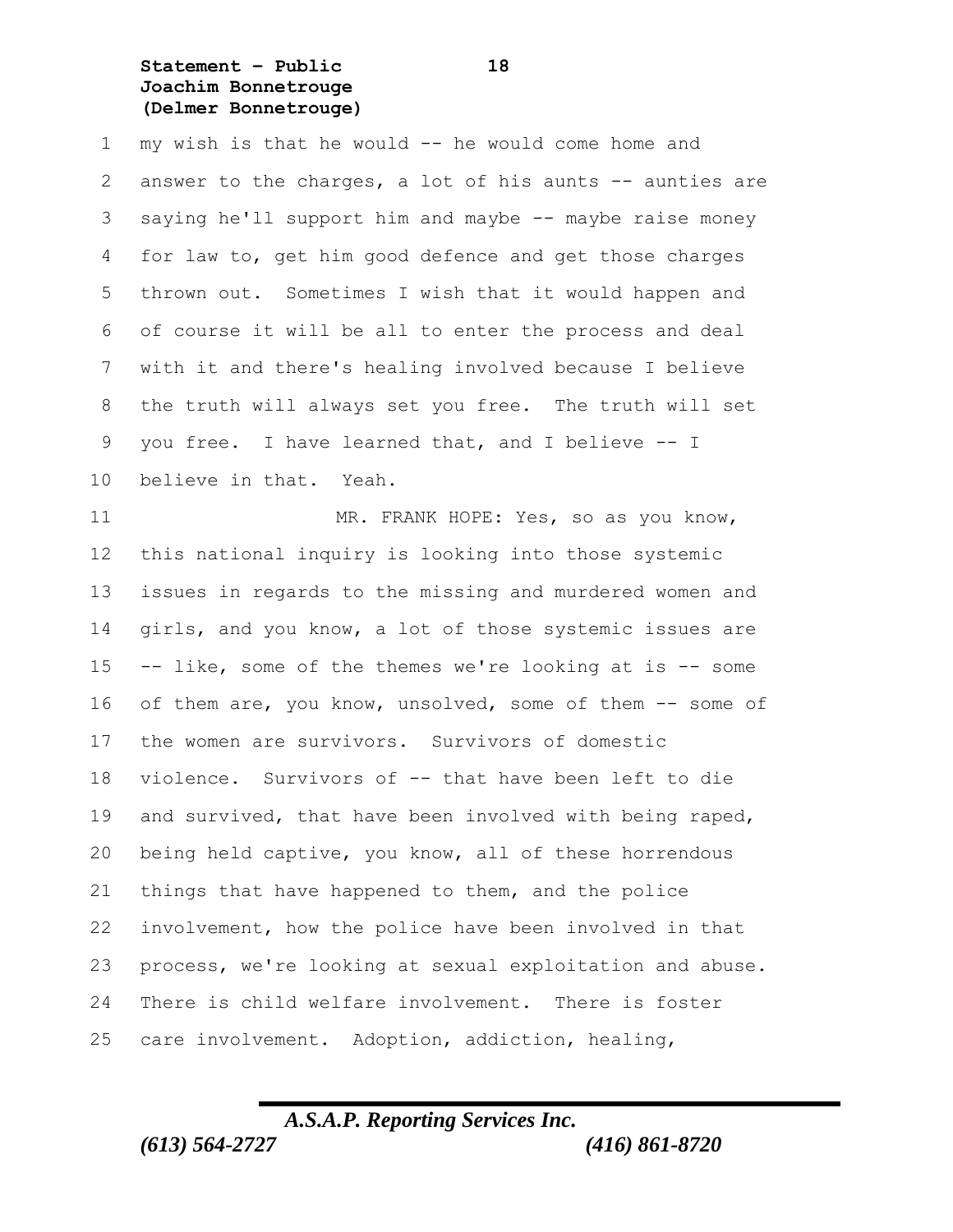**Statement – Public 19 Joachim Bonnetrouge (Delmer Bonnetrouge)**

culture, ceremony, resiliency, systemic racism,

2 barriers, and certainly a lot of -- a lot of causes are from men. A lot of it is comes from men that have been reported in the process. So we're listening to stories of husbands and common law and partners that have been involved with a lot of these issues.

7 MR. JOACHIM BONNETROUGE: Yes. 8 MR. FRANK HOPE: So what would be your message in regards to that or recommendation in regards to your own story?

11 MR. JOACHIM BONNETROUGE: Yeah, I guess, it -- it's so basic how many generations of families have been -- families have been torn apart. Dislocated. Holy man, a lot of recovery even to trace back to your mom and dad or grandpa, even to begin that conversation, I think right now is critical to, yeah, I've got a lot of respect for this inquiry because even 18 that whole notion of giving us our voice back, and more so giving voice back to women because I guess the big societies, it's men domineering. Women finally beginning to -- and I get excited sometimes too because in -- for a while in our community, the women were the movers and shakers, and I guess they were doing their own healing. But men, those on the perimeter, nothing happening for the men. And like you say, men were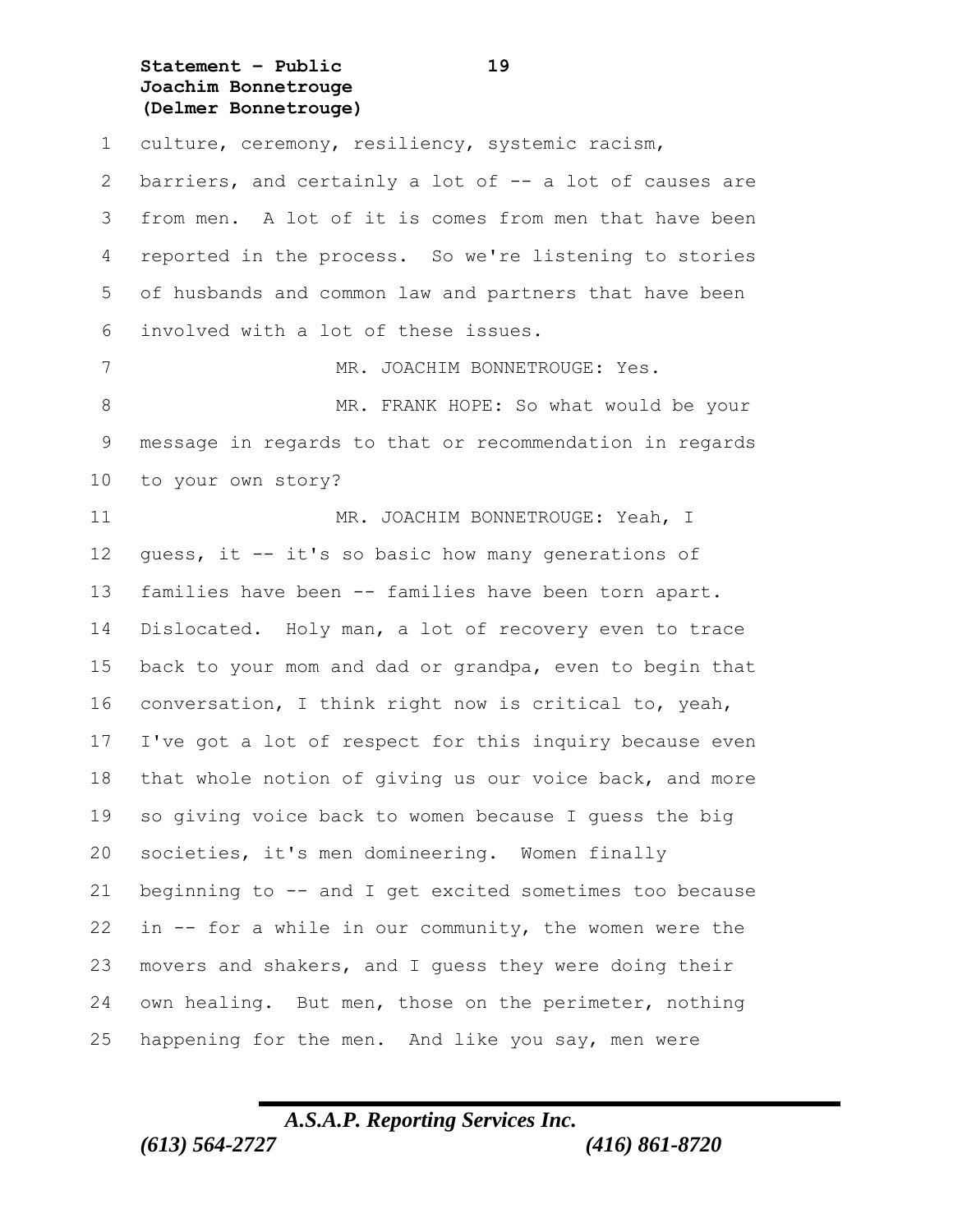**Statement – Public 20 Joachim Bonnetrouge (Delmer Bonnetrouge)**

 generally perpetrators so that's got to be worked out, I guess. Yeah, even -- even the whole -- in the community -- in the community, if there's domestic violence, what happens is the women and the children are removed. And the man stays in the house. Even simple things like that has -- that's got to change. You have to reverse that. The woman should never ever have to leave her home with the children. So even simple thing like that, I -- it was pointed out to me is that usually the -- that's the worst thing you can do to the family is the guy stays at home, he has done the domestic violence thing. The woman, the mother black and blue with the children, they're sent away. That's a total no no, even we can get that number 1 in our community. And we need to say any abuse against girls or women zero tolerance, period. And just maybe make a sign, the buck stops here kind of thing, and that ownership. And it's always a catch 22 because it's through the all the drinking and all the drugging, on the weekends, holy man, we're enabling. But even if you wrote out, stop, stop, no more abuse against girls and women in our community, and I would be one of the first ones to sign mine name. Take ownership. Just a simple thing like that. We need to start that, yesterday started today, you know. Yeah, it's -- I can probably go on for another half hour to an

## *A.S.A.P. Reporting Services Inc.*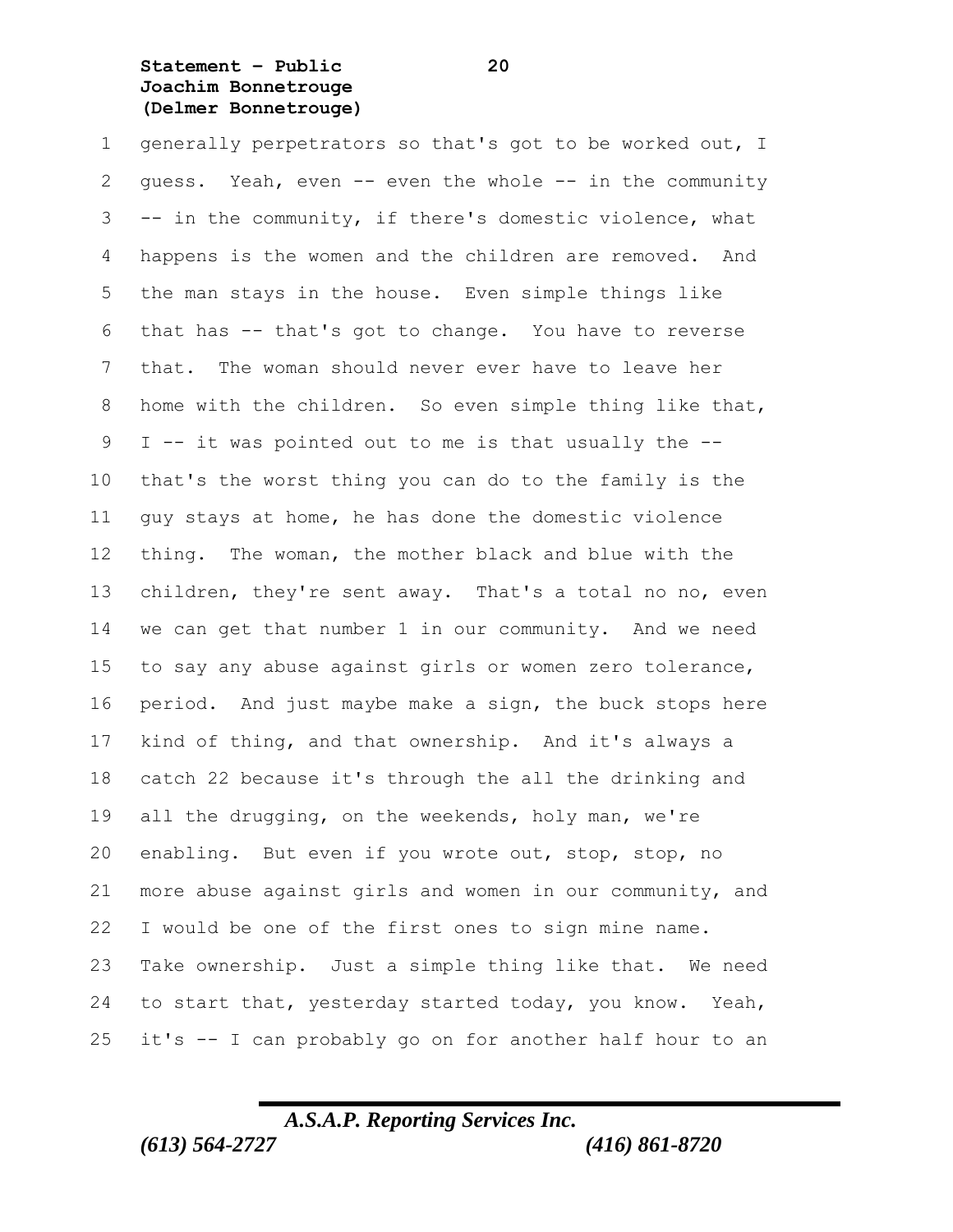**Statement – Public 21 Joachim Bonnetrouge (Delmer Bonnetrouge)**

 hour, but we just need simple little steps, like, what I just suggested. That abuse has to stop and the healing has to begin, and what is happening here is giving voice. Giving the women, young girls their voice back there is abuse happening in your life, do something about it. Yeah. And god knows we need training, we need caretakers, we need counsellor, we need therapists, gosh. Gosh, there is nothing in the communities. Thirty years ago, we had AA, we had sharing circles and all of a sudden, I don't know, the funding dried up or people -- the people that were at the forefront, maybe we burned them out. Maybe the second generation is not coming up, we don't have any counsellors, we need therapists, support groups, you know. Boy, if you're trying to be sober nowadays in any community, in my community we wish you luck. There's no support. If somebody is going to live a sober lifestyle, there's no support anywhere. Yeah. Maybe the mom and dad are just hanging on to each other the rest of the children may be this. All kinds of different things might be happening, but just hanging on for dear life. Yeah. Yeah, it's, we need support systems for families, just basic. To simmer things down a bit. Holy man, just -- I guess our community is not the only one, I travel, see what's going on. Drugs we're supposed to prepare, but holy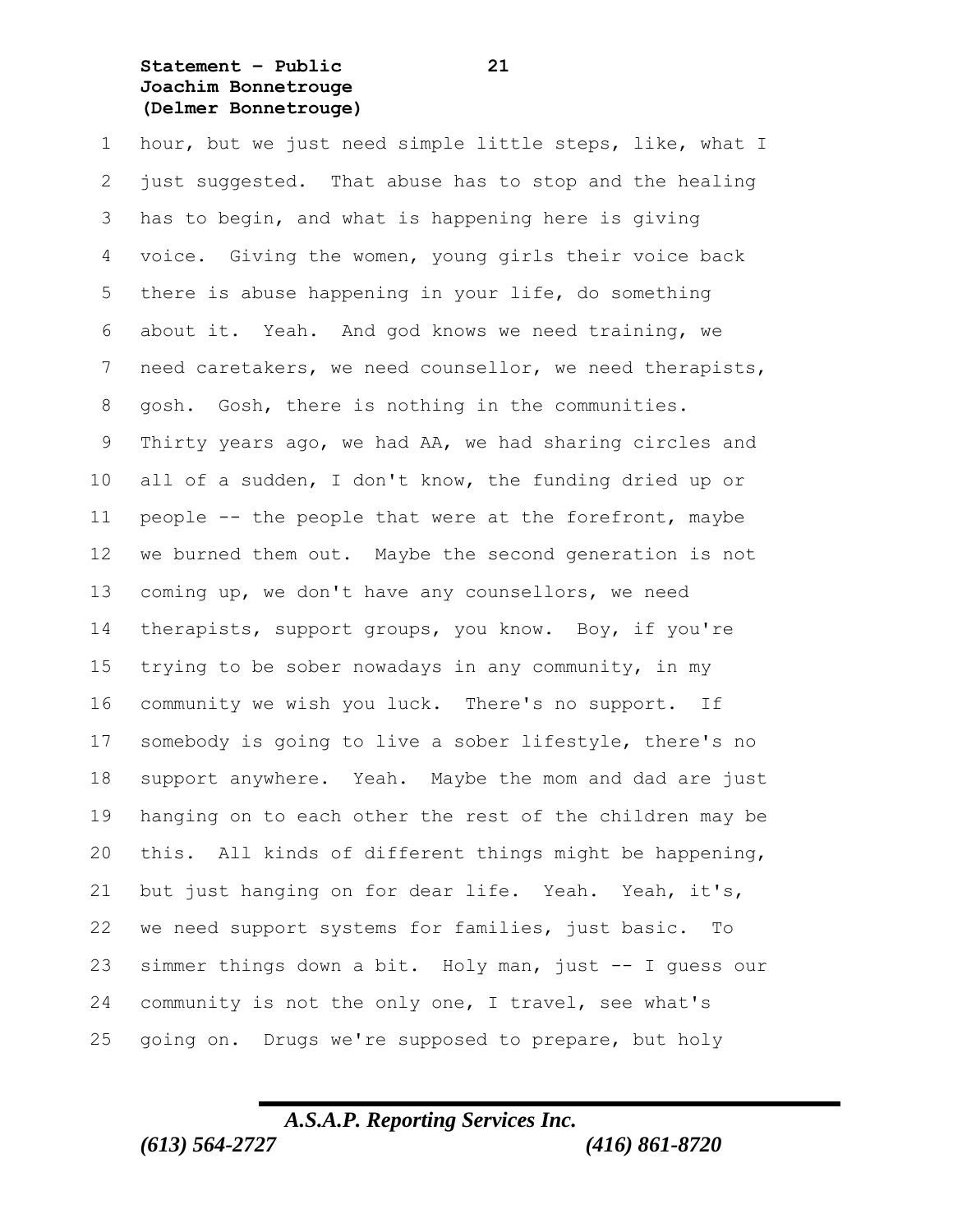**Statement – Public 22 Joachim Bonnetrouge (Delmer Bonnetrouge)**

 man. Alcohol, we -- I think we have learned to manage it, but drugs that are coming in now, holy man, it's dangerous stuff, and a lot of our young people have gone there already, so yeah. MR. FRANK HOPE: So kah (ph). MR. JOACHIM BONNETROUGE: Kah mahsi. 7 MR. FRANK HOPE: Mahsi, thank you for that. That concludes our interview with Joachim today, and the time is 5:07. --- Whereupon the statement concluded at 5:07 p.m.